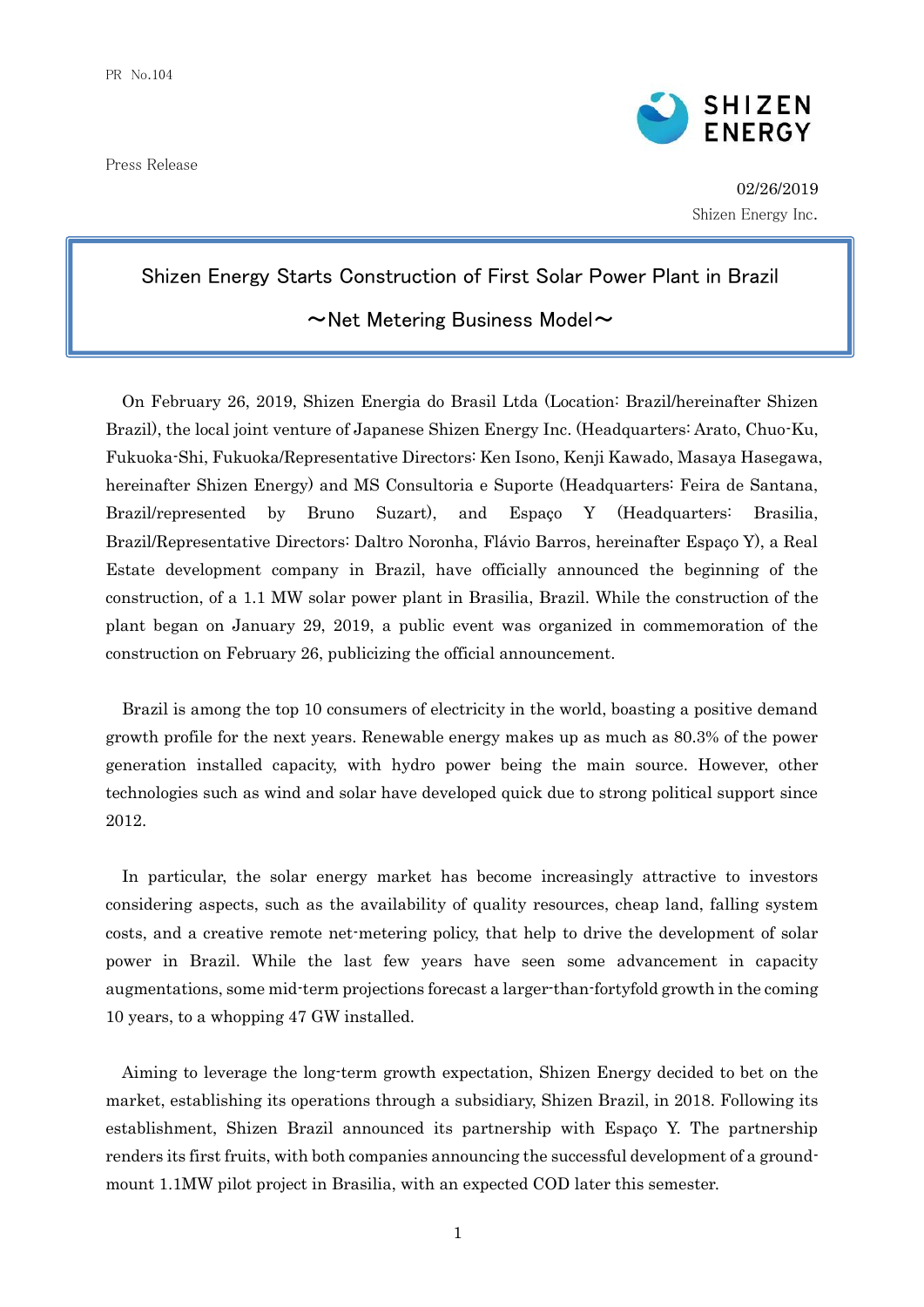

Off-takers of the 1.1MW project will be registered on a government sponsored remote netmetering system, benefiting from discounted rates whilst promoting cleaner power generation. The regulation allows the facility to be installed and operated remotely, while the net-metering system offsets the off-takers' electricity consumption against the power plant's generation. Any extra power the solar PV plant produces is registered as credits that can be used to offset yet more power usage from the off-takers.

"The global expansion is one of the steps towards our commitment of 'Changing the World with Energy.' Developing green power assets is our way to create power for the future, and more importantly, to impact the way people and organizations use energy", said Ken Isono, Shizen Energy's co-founder.

| $\mu$ role of a change     |                                    |
|----------------------------|------------------------------------|
| Facility                   | $1.1$ MW(DC)                       |
| Location of PV Power       | Brasilia, Distrito Federal, Brazil |
| Plant                      | FAZ SOL UFV 01                     |
| PV power plant owner       | Espaço Y and Shizen Brazil         |
| Start of construction      | $29th$ January, $2019$             |
| $\mathrm{COD}$ (Commercial | $20th$ May, $2019$                 |
| Operation Date)            |                                    |

[Project Outline]

## [About Espaço Y]

Founded 25 years ago, Espaço Y operates multiple businesses, including Real Estate development, construction, call center, and others. Espaço Y is a local reference in the construction, property, and telco industries. The company joined the renewable energy segment in 2018 after announcing a partnership with Japanese Shizen Brazil. Espaço Y's stalwart is to develop great places to live, and to do so with a commitment to social responsibility and sustainable development.

- Headquarters: SHCN 202 Bloco A salas 201/202/204, Brasília-DF, Brazil
- Representative Directors: Daltro Noronha, Flávio Barros
- Tel: +55 61-3035-0600
- URL: https://espacoy.com.br/
- Business: Property, Real Estate, Call Center.

## [About Shizen Energy Inc.]

Founded in June 2011 with the mission of "Changing the World with Energy", Shizen Energy